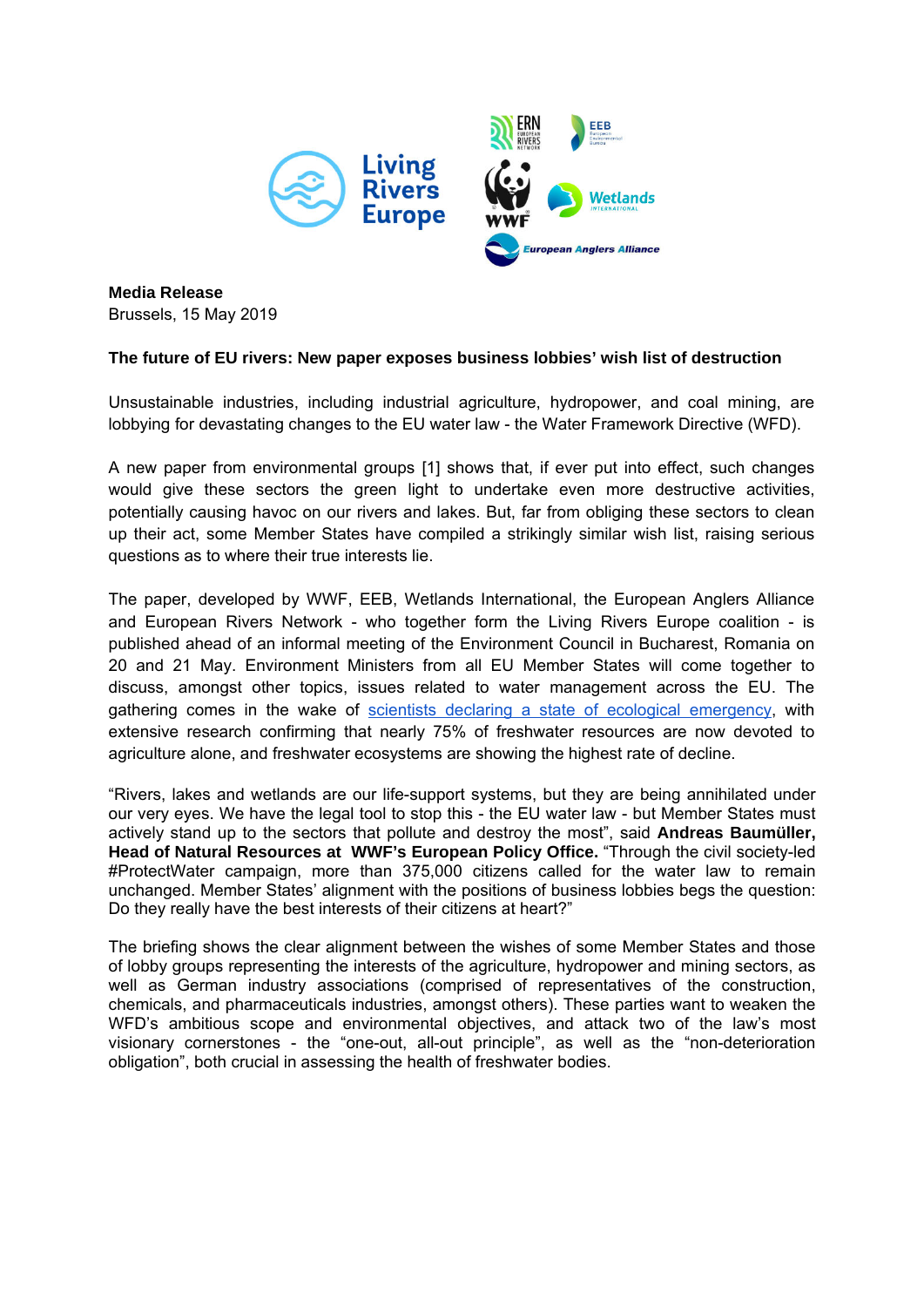

Where they differ is in their reasoning, which is completely contradictory - whilst Member States argue that these changes are needed to maintain ambition in EU water management, industry groups ask for changes *because* the current system is *too* ambitious.

"Industry groups and some EU member states are calling for the same changes to the EU water law - but, bizarrely enough, how they justify the need for these changes is poles apart: Whilst some governments say they are trying to be more ambitious to protect water, the industry groups say they want these changes because the current rules are too stringent. So, if Member States want to be truly ambitious, the current law needs to be kept and the focus needs to be on properly implementing it to protect the environment and human health," said **Sergiy Moroz, Water and Biodiversity Policy Officer at the EEB**.

These arguments and questions have also been reflected in a letter sent by Living Rivers Europe to the Environment Ministers of EU Member States ahead of next week's meeting in Bucharest.

ENDS

## **Contact:** Sophie Bauer, Communications Officer (Freshwater) WWF European Policy Office sbauer@wwf.eu +32 471 05 25 1

[1] Living Rivers Europe, 2019, *Weakening the EU water law: Industry's wish list*

[2] According to the "one-out, all-out principle", a water body (such as a river, lake or wetland) is only considered healthy if all the quality elements (for example the flow, whether it is biodiversity-rich, whether there are chemical substances) are in good status, and the overall status is defined by the quality element in the lowest class.

[3] Within the Water Framework Directive, Member States must ensure that the current state of of any given water body does not deteriorate any further.

[4] Officials from several Member States have drafted a paper on the *Future of the EU Water Policy* for the meeting of EU Water Directors in November 2018. The paper put forward several amendments to the WFD.

## Notes to the editor:

## **About the EU Water Framework Directive (WFD)**

• The WFD is one of the EU's most progressive pieces of environmental legislation. It requires the protection, enhancement and restoration of our rivers, wetlands, lakes and coastal waters.